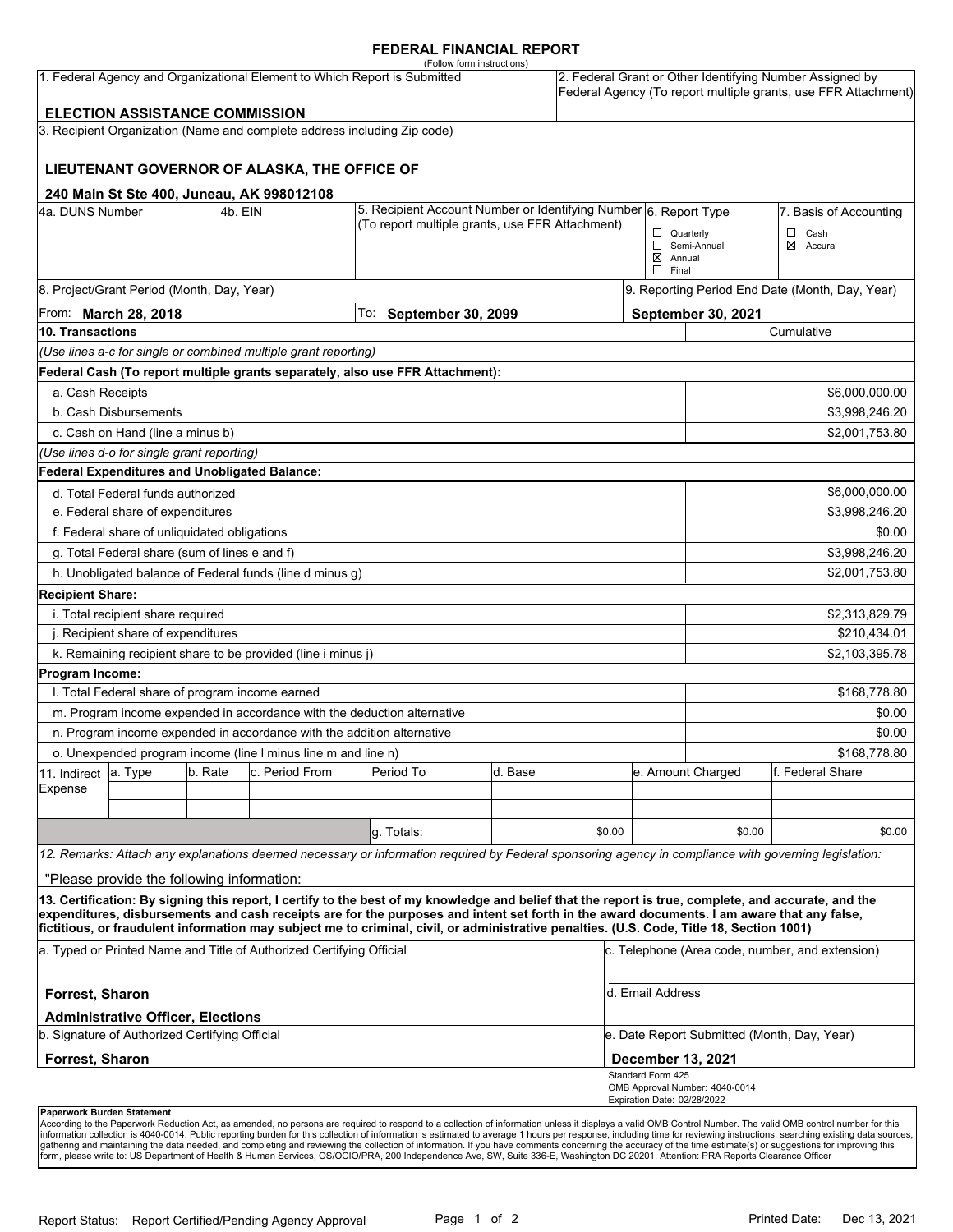|                                   | <b>FEDERAL FINANCIAL REPORT</b><br>(Additional Page)                                                                                                                                                                                                                                            |
|-----------------------------------|-------------------------------------------------------------------------------------------------------------------------------------------------------------------------------------------------------------------------------------------------------------------------------------------------|
| Federal Agency & Organization     | : ELECTION ASSISTANCE COMMISSION                                                                                                                                                                                                                                                                |
| Federal Grant ID                  | : A K20101001                                                                                                                                                                                                                                                                                   |
| <b>Recipient Organization</b>     | : LIEUTENANT GOVERNOR OF ALASKA, THE OFFICE OF                                                                                                                                                                                                                                                  |
|                                   | 240 Main St Ste 400, Juneau, AK 998012108                                                                                                                                                                                                                                                       |
| <b>DUNS Number</b>                | 088211875                                                                                                                                                                                                                                                                                       |
| <b>DUNS Status when Certified</b> | : ACTIVE (as of $12/13/2021$ )                                                                                                                                                                                                                                                                  |
| <b>EIN</b>                        | 1926001185L9                                                                                                                                                                                                                                                                                    |
| <b>Reporting Period End Date</b>  | : September 30, 2021                                                                                                                                                                                                                                                                            |
| Status                            | Report Certified/Pending Agency Approval                                                                                                                                                                                                                                                        |
| Remarks                           | "Please provide the following information:                                                                                                                                                                                                                                                      |
|                                   | State interest earned (current fiscal year): \$361.23<br>State interest expended (current fiscal year): \$0.00<br>Program income earned (current fiscal year): \$0.00<br>Program income earned breakdown (current fiscal year): \$0.00<br>Program income expended (current fiscal year): \$0.00 |

| <b>Reviewer Name</b>   | ٠<br>$\ddot{\phantom{0}}$ |  |  |
|------------------------|---------------------------|--|--|
| Phone #                |                           |  |  |
| Email                  | $\cdot$                   |  |  |
| <b>Review Date</b>     |                           |  |  |
| <b>Review Comments</b> | $\sim$ 1.                 |  |  |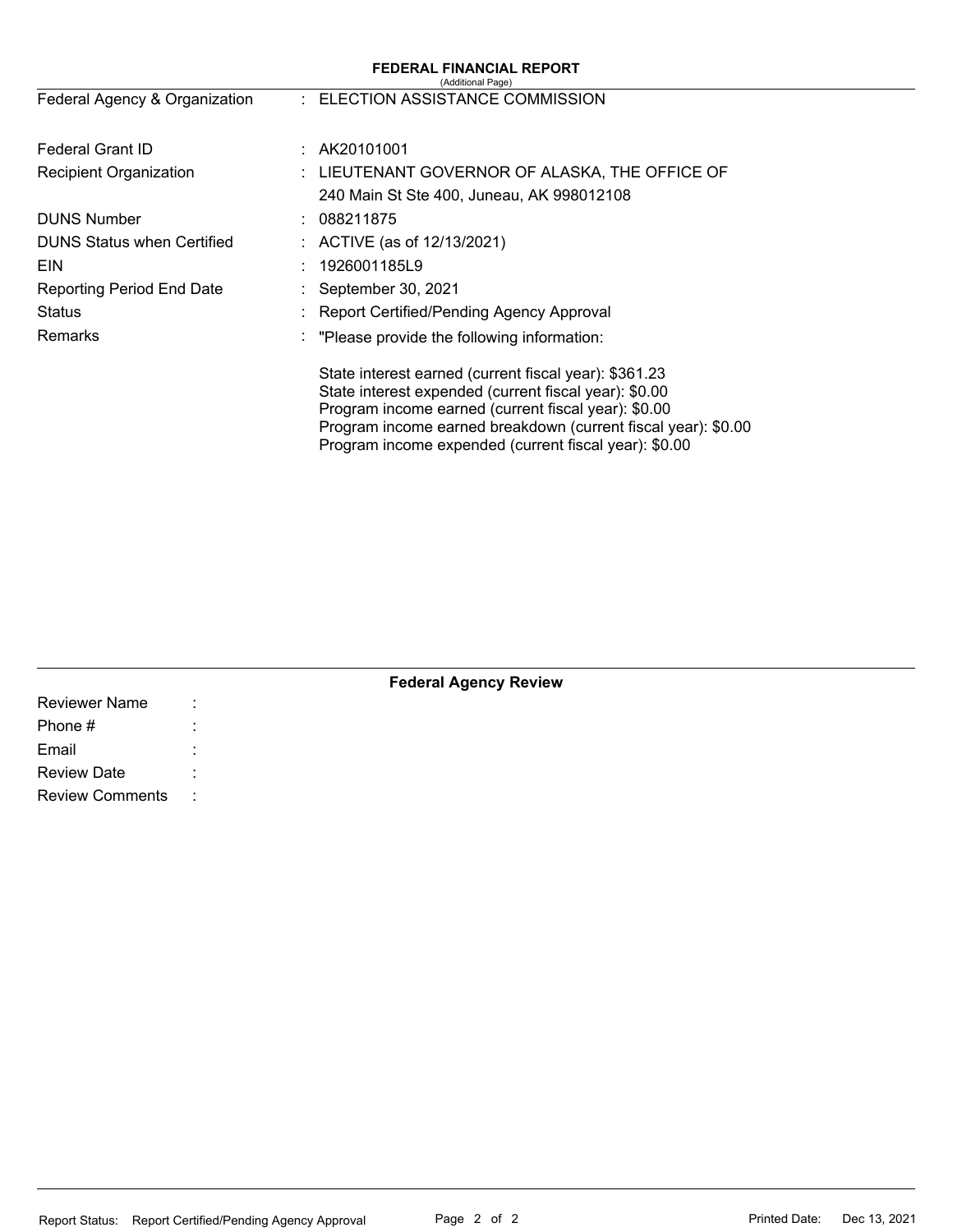# 2021-2022 EAC Progress Report

# 3. EAC Progress Report

#### **1. State or Territory:**

Alaska

## **2. Grant Number:**

## **3. Report:**

Annual (Oct 1 - Sept 30)

## **4. Grant:**

Election Security

#### **5. Reporting Period Start Date**

10/01/2020

## **6. Reporting Period End Date**

09/30/2021

# 4. Progress and Narrative

7. Describe in detail what happened during this reporting period and explain how you implemented the approved grant activities in accordance with your State Plan/Program Narrative. (*Note: Your activities should align with your Grant Cost Categories Table.)*

 Cyber Security: During this reporting period the Division of Elections hired an Election Security Officer and a Division Operations Manager to oversee election security projects. Personnel expenses for the cyber security position equaled [\\$136,655.54](https://136,655.54) ([\\$129,822.76](https://129,822.76) federal share principal, \$[6,832.78](https://6,832.78) state match principal). Other cyber security costs for travel and miscellaneous business support supplies cost \$2362.67 (\$2244.54 federal share principal, \$118.13 state match). Both personnel worked with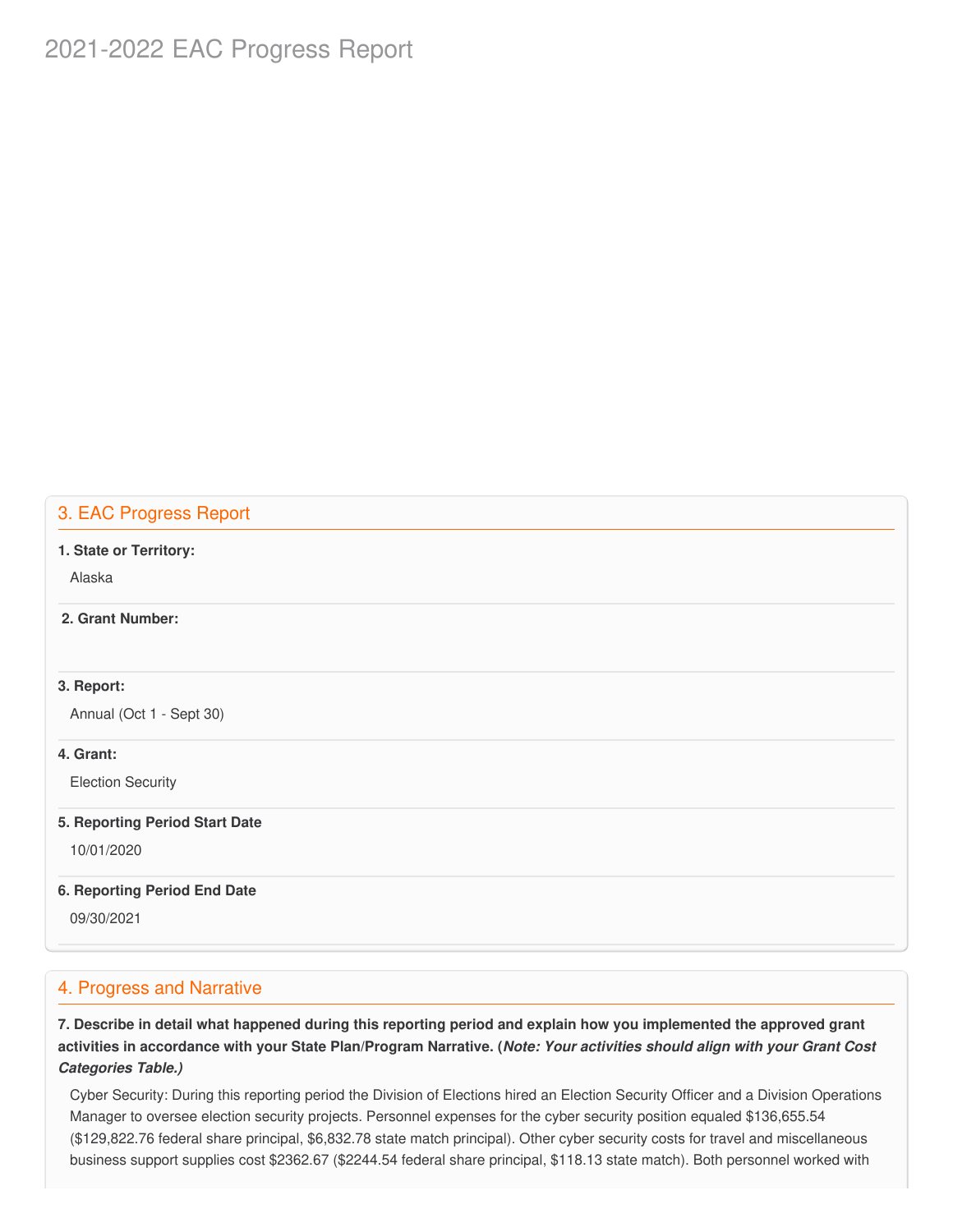the Voter Registration and Election Management System (VREMS) software vendor to upgrade a further secure the voter registration system architecture. They assisted a Certified Information Systems Auditor (CISA) with penetration testing of the voter registration system applications and elections user vulnerability assessments. Development was also started on a comprehensive cybersecurity procedures policy for the Division based on the National Institute of Standards and Technology (NIST) Cybersecurity Framework.

 Also during this period, the division experienced a data exposure of residents personally identifiable information. The division immediately took action to stop further exposure. Residents were provided with credit monitoring services at no charge for one- year. The division hired five temporary staff in December of 2020 to manage a toll-free number for residents to contact the division. Two temporaries remained on staff through February of 2021 and currently two permanent staff members continue to manage incoming calls. Furthermore, the division hired two and one-half full-time staff, including an Election Security Officer to enhance its focus on cyber security related concerns, including the development of stronger relations with our federal partners.

 The division is established in a monthly to bi-monthly working group with the State's Governor's Information Technology and Office of Information Technology and continues to build its cybersecurity procedures policy working with these entities.

 The division continues to receive weekly and monthly cyber hygiene scans offered by CISA and reviews and addresses vulnerabilities accordingly. The division has been working with CISA to perform another Remote Vulnerability Assessment that is slated for January/February of 2022. This will be in conjunction with the State's Governor's Information Technology and Office of Information Technology group.

 In 2020, the division contracted our escrow agent for \$157,930 to conduct an Independent Build Verification (IBV) of the deposited VREMS application code and to perform a code review to detect any vulnerabilities for remediation. The IBV was successful, and the code review is currently in-progress.

 The division has contracted with a third-party vendor for network monitoring and penetration testing of the VREMS environment 24x7 for the cost of \$71,000 In addition, the division is participating with the State Rapid7 scans for security postures and known vulnerabilities to assist with security hardening.

 The division is in the process of exploring updates to the VREMS systems platform to determine its future direction for the upcoming 10 to 15 years life.

 Communications: During this reporting period, the Division reallocated the Public Relations Manager to manage election security communications and information. Personnel expenses for the communications position totaled \$[89,105.35](https://89,105.35) ([\\$84,650.08](https://84,650.08) federal share principal, \$[4,455.27](https://4,455.27) state match principal). Other communications costs for printing, postage, and miscellaneous business support supplies cost [\\$102,452.13](https://102,452.13) (\$[97,329.52](https://97,329.52) federal share principal, [\\$5,122.61](https://5,122.61) state match principal). In October a data exposure involving some personal voter information was discovered. The PR Manager helped draft press and voter information to educate the public on what happened and what is being done to resolve it. Due to the data exposure, much of the PR Managers time has been spent communicating with media and all voters (including those whose information was not exposed) the security measures we have taken. Additionally, there was collaboration with the Security Officer to rebuild the website to make our security elements and procedures more accessible and evident.

 The Public Relations Manager continued to communicate with the media, but mostly with voters who have questions and concerns, about the data exposure and the security measures we have taken. The PR Manager has spent time reaching out to voters to learn what kind of information voters are concerned about regarding election security and what they would like to know more about. The PR Manager has been using this feedback, as well as research, to draft new and extensive copy for the website's Election Security pages to ensure that the updated site is thorough and easy for all audiences to comprehend. They have also been encouraging the media and voters to regard the division as the trusted expert in Alaska's election security and promoting the division as the most accurate and up to date resource. The PR Manager and the Elections Security Officer continue to collaborate on rebuilding the website.

 Domain improvements: The Division is working to segment user workstations and resource servers into separate domains, isolated from other State Departments. New server hardware and infrastructure has been purchased to facilitate this move. Servers and workstations are being hardened according to CIS Level 1 standards.

Voting Equipment: During this reporting period funded were expended to pay for successful implementation and election support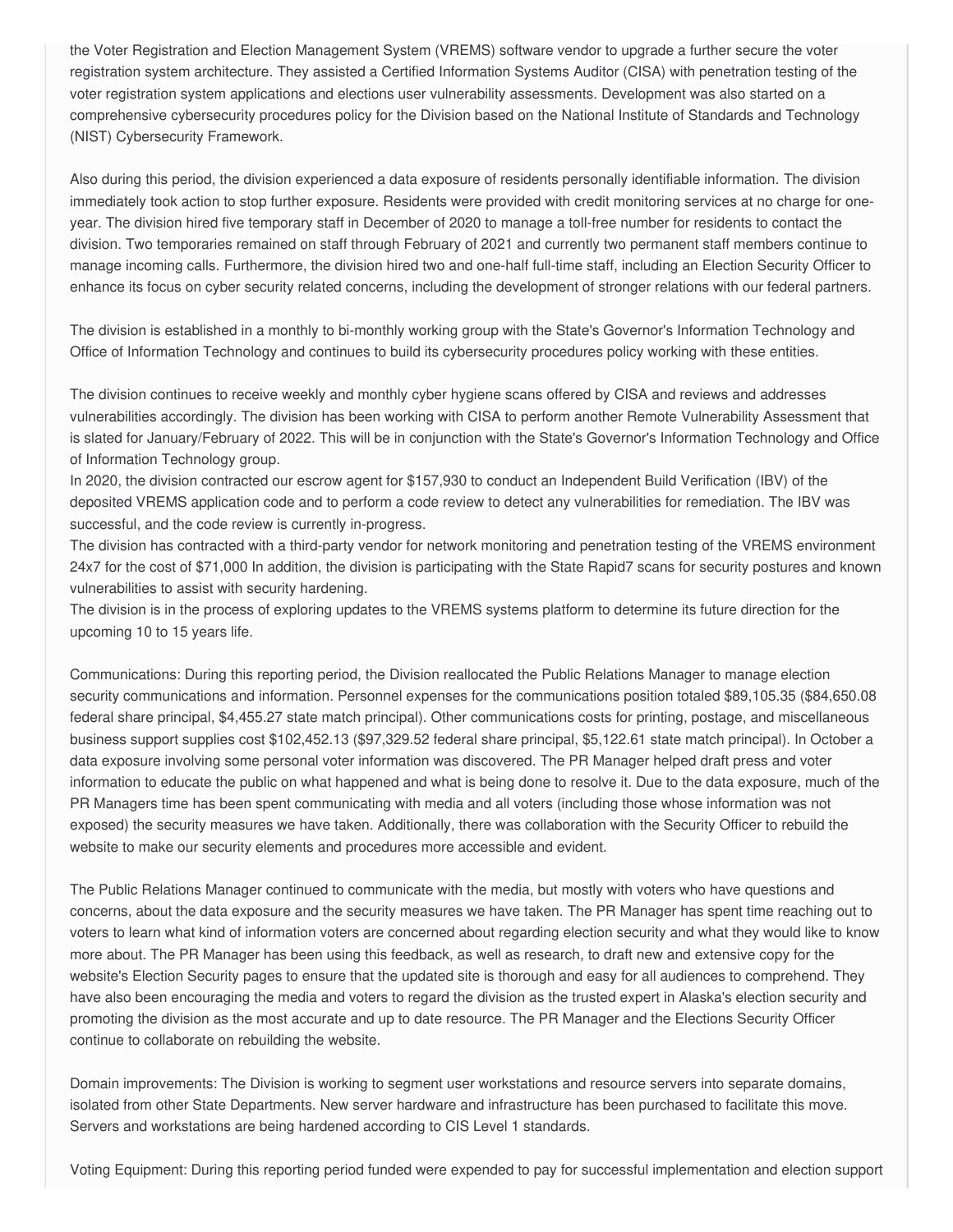services on the Dominion ballot tabulation system. Personnel expenses for time devoted to the voting system equaled [\\$18,326.20](https://18,326.20) (\$[17,409.89](https://17,409.89) federal share principal, \$916.31 state match principal). Services included on-site support during the elections, election database setup, support for logic and accuracy testing, and completion of installation at the Elections Offices. Funds were additionally expended to pay for the annual licensing and warranty fees for 304 precinct scanners, 444 accessible voting machines, 12 central scanning machines, and the host communications manager module. Support products such as miscellaneous business supplies (additional memory cards, power cords, protective cases, and tactile interfaces), connectivity costs, and freight/transportation costs for the Dominion voting equipment were also acquired with these funds. Later in the fiscal year, funds were expended to train a new Election Supervisor who was hired after the initial implementation.

8. Describe any significant changes to your program during the project, including changes to your original State  **Plan/Program Narrative or favorable developments that improved program efficiency and/or service delivery.**

 Cyber Security: Election employees are now required to complete annual Cyber Security Awareness training provided by the State of Alaska and a third-party vendor. Additionally, the Division receives and reviews weekly Cyber Hygiene scans on the Voter Registration System applications. Daily network monitoring reports will be available soon.

Communications: The data exposure in late 2020 was an unplanned event that altered our original plan.

 Communication resources were allocated to educate the public on security options and how to protect their confidential information.

#### **9. Issues Encountered:**

Describe all major issues that arose during the implementation of the project and the reasons why established goals were not met, if applicable. Address each issue separately and describe whether and how the issues were resolved. Also,  **briefly discuss the implications of any unresolved issues or concerns.**

No issues regarding implementation were encountered during this period.

#### **10. Provide a description of any training conducted, including security training.**

The Election Security Officer complete a Certified Information Systems Security Officer course.

 The Division, along with other State stakeholders participated in the Tabletop the Vote 2021: National Election Cyber Exercise. Division employees continue to take advantage of the EI/MS-ISAC Monthly Membership call whenever possible.

#### **11. Subgrants:**

## **Did your office provide subawards to local jurisdictions during this reporting period?**

No

## **12. Match:**

## **Describe how you are meeting or have met the matching requirement.**

 Match was met through two separate appropriations from the state. A first match of \$1,626,612 in general funds was appropriated in FY19 to the Election Fund as a result of a reappropriation in Ch. 19, SLA 2018, Sec. 15(b). A second match of \$600,000 in general funds was appropriated in 2020 to the Election Fund in HB 234, Section 19 (a); SB 174, Section 19 (a).

## 13. Report on the number and type of articles of voting equipment obtained with the funds. Include the amount expended  **on the expenditure table.**

 During this period, two high speed scanners were purchased to upgrade two of the Division's ImageCast Central ballot scanning systems. The older scanners were not compatible with 17" ballots and needed to be upgraded to accommodate larger ballot sizes. The scanners cost the Division [\\$18,652.18](https://18,652.18); this cost is folded into the Voting Equipment expenditure section on the table.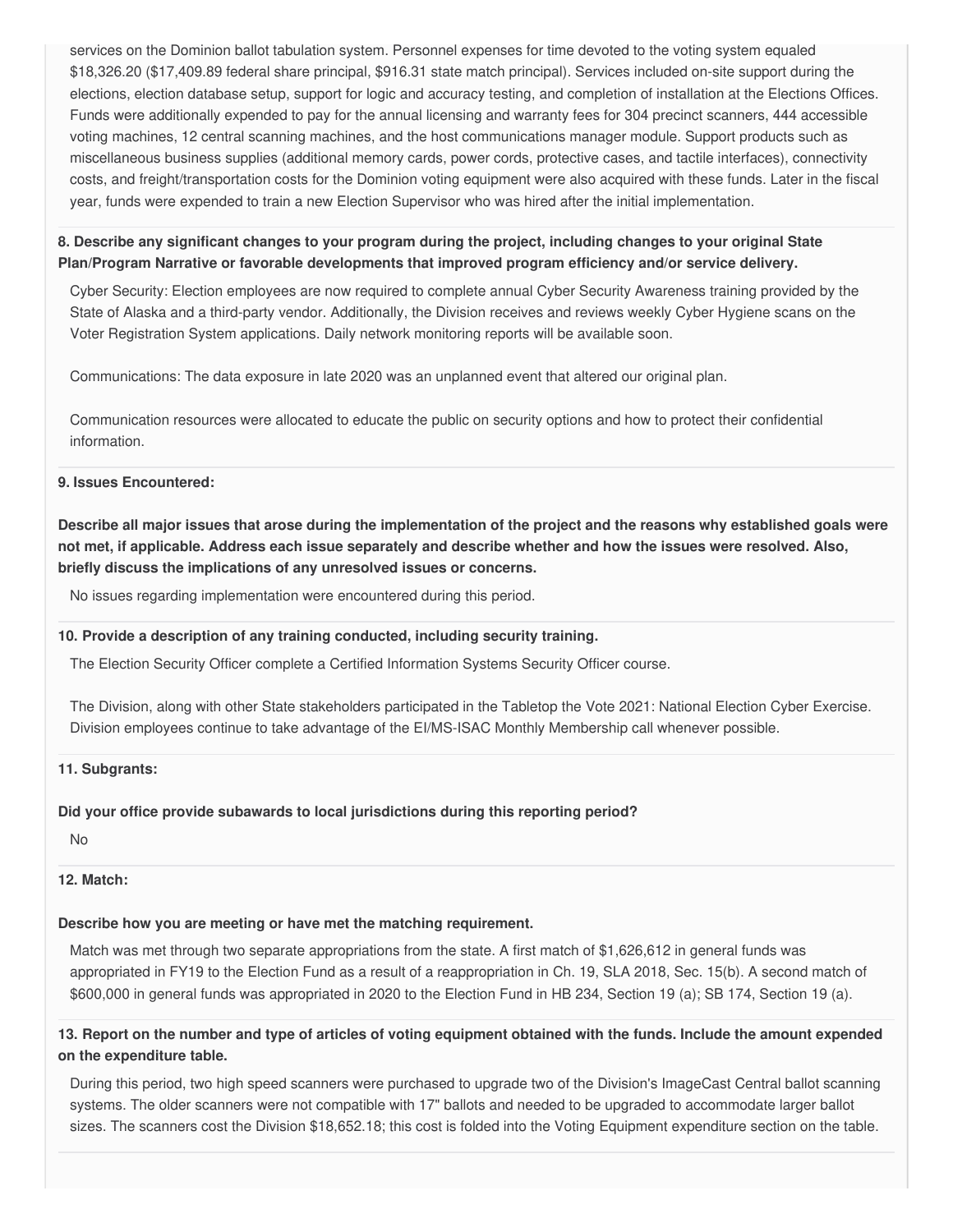# 5. Expenditures

# **14. Current Period Amount Expended and Unliquidated Obligations**

# **GRANT COST CATEGORIES - FEDERAL**

 Voting Equipment and Processes: : \$580721 Voter Registration Systems: : \$53148 Cyber Security: : \$136437 Voter Education/Communications: : \$181980 Training: : \$4080 Unliquidated Obligations (If applicable, FFR Line 10f): : \$0 Other (Specify below) : \$0 Total : \$956366 **Comments:**

## **15. GRANT COST CATEGORIES - MATCH**

 Voting Equipment and Processes: : \$30564 Voter Registration Systems: : \$2797 Cyber Security: : \$7181 Voter Education/Communications: : \$9578 Training: : \$215 Other (Specify below) : \$0 Unliquidated Obligations (If applicable, FFR Line 10f): : \$0 Total : \$50335 **Comments:**

# 7. Expenditures

#### **16. Confirm Total Grant Expenditure Amounts**

 Federal : \$[956,365.21](https://956,365.21) Match : \$[50,335.01](https://50,335.01)

Total : [\\$1006700.22](https://1006700.22)

 **OMB CONTROL NUMBER: 3265-0020**

# 8. Certification

 **Name and Contact of the authorized certifying official of the recipient.**

**First Name**

Sharon

#### **Last Name**

Forrest